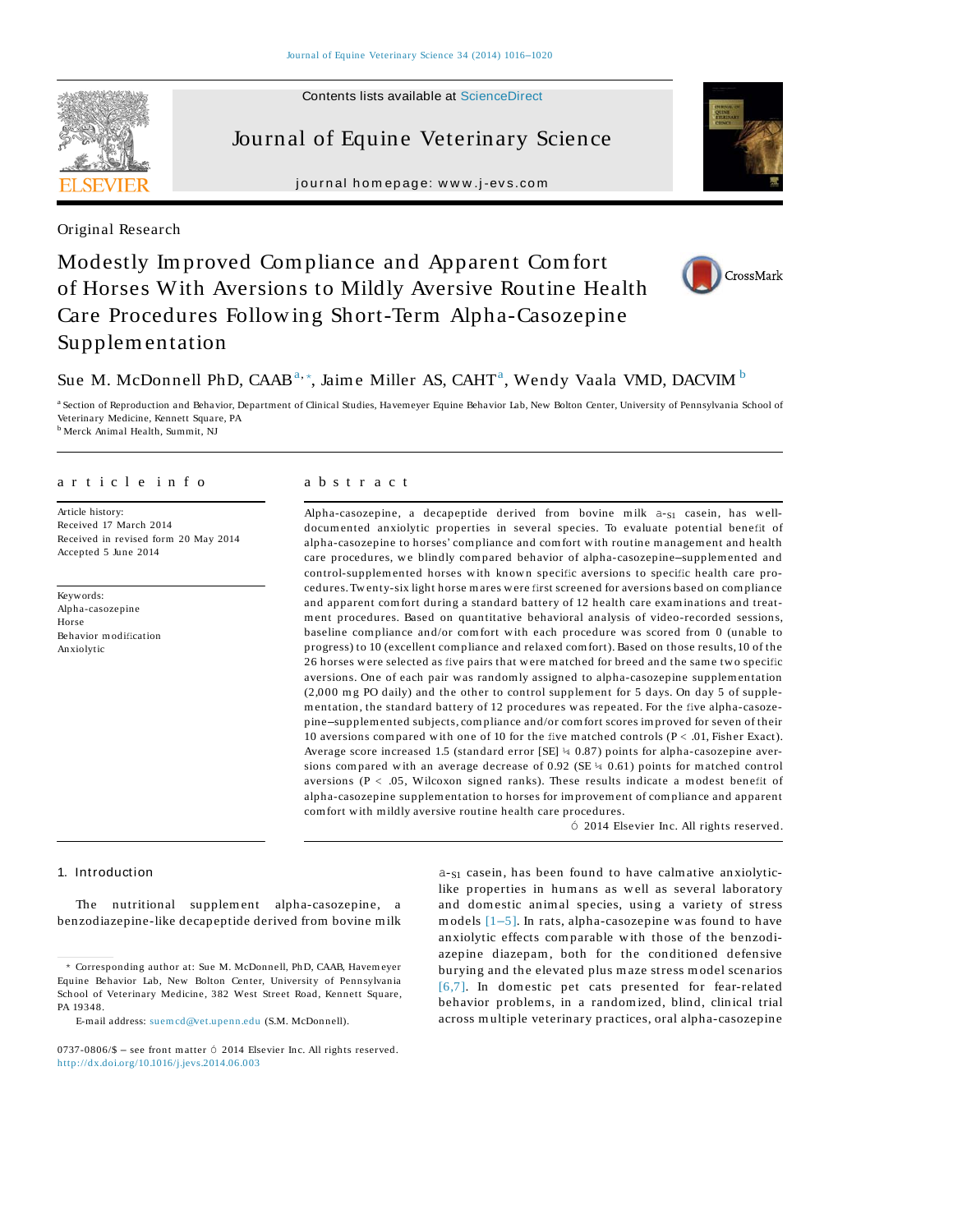treatment resulted in significantly greater client-reported im provement compared with placebo treatment  $[8]$ . In dom estic pet dogs, in similar randomized blind clinical trials, alpha-casozepine treatment of anxiety-related disorders resulted in improvement in rating on a standard inventory of em otional disorders sym ptom s (Evaluation of Dog's Emotional Disorders, known as EDED) equal to that of the standard reference treatment selegeline [9]. In adult ponies undergoing transition from lifelong semiferal m anagem ent to standard dom estic housing and handling, alpha-casozepine–supplem ented subjects progressed m ore rapidly with acclim ation and training with fewer avoidance and stress behavior responses than matched-control counterparts [10].

To further explore the usefulness of alpha-casozepine supplementation in horses, the objective of the present study was to blin dly evaluate the effects of alpha-casozepine on compliance and apparent comfort behavior of horses with established aversions to certain specific mildly aversive routine m anagem ent and health care procedures.

# 2. Materials and Methods

# 2.1. General Procedure

A herd of 26 m ares was evaluated for com pliance and apparent com fort during a standard battery of procedures simulating mildly aversive routine management and health care examinations and treatments. From the 26 mares, 10 mares comprising five pairs matched for breed as well as for the two same specific aversions were selected for further study. Except for one of the two aversions for one of the five pairs, baseline rating scores were relatively similar (within three points on the  $0-10$  scale) for each of their two aversions.One of each pair was then randomly assigned to receive alpha-casozepine, and the other assigned to control supplem ent for five con secutive days. On day 5 of supplem entation, procedure compliance and comfort were again assessed using the same standard battery of 12 procedures. Change in com pliance and/or com fort rating score from the screening baseline to supplement day 5 reassessment for alphacasozepin e– supplem ented and control-supplem ented m ares was compared.

# 2.2. Subjects

The 10 subjects (five m atched pairs selected after initial evaluation of 26 mares), included two Standardbred and eight Thoroughbred mares, aged 3–13 years and weighing approxim ately 450–600 kg. These m ares had been resident from 3 months to greater than 10 years at the University of Pennsylvania School of Veterinary Medicine in Chester County Pennsylvania for use primarily in teaching, research, and/or as embryo transfer recipients. They were maintained in pasture groups with supplemental hay as required to maintain good body condition. All subjects were generally familiar and compliant with basic ground handling and reproductive examinations involving a n um ber of different caretakers and h andlers of varyin g skill and experience levels typical of such a clinical training environm ent.

## 2.3. Specific Health Care Procedures

The standard assessment battery of routine health care procedures included, in order performed (1) entering as led into a sm all examination room (approxim ately 6 6.5 m ), which was novel to the subjects, brightly illuminated with low sloped ceiling, novel rubber flooring, windows on three walls, and fluorescent lighting; (2) lifting each foot sequentially from left front counterclockwise to right front; (3) rectal therm om eter in sertion; (4) intram uscular needle stick (neck); (5) jugular needle stick; (6) oral examination; (7) oral medication; (8) eye examination; (9) eye medication; (10) intranasal application of saline; (11) lip twitch application; and (12) loading onto a stock trailer. Assessments were conducted from early to late afternoon. All procedures w ere video recorded.

The same equine veterinary technician consistently performed the procedures, whereas a second individual consistently assisted with handling the subject. Both were skilled and experienced with equine health care procedures and horse handling. The veterinary technician rem ained unaware of the purpose of the study or group assignments. The assistant, although aw are of the purpose and design of the study, rem ained unaware of anim al treatment assignments. This team had worked together handling horses for veterinary and health care procedures for m ore than 10 years. Neither had w orked routinely with these particular mares. For each session, the technician led the mare from its pasture into the examination room using a cotton lead attached to the lower ring of the halter, whereas the assistant directed the video camera to maintain video view of the mare while entering the room. Once the m are was positioned in the center of the examination room, the lead was transferred to the assistant while the technician proceeded through the battery of examinations and treatments. At the completion of the examination and treatm ent procedures, the horse was taken by the examination technician and led from the examination room to a stock trailer positioned approximately 10 m outside the examination room entry and/or exit door, whereas the assistant repositioned the video camera to maintain view for continued recording of the trailer loading process. The assistant then stood to the side of the trailer to manage the stock trailer door. The handling manner for loading was a calm and confident positive enticement and rein forcem ent -based n on -con frontational style routinely used by this technician–assistant team . After each session before the assessm ent of an other subject, the exam ination room and trailer were cleaned and all equipment and supplies arranged in a standard fashion.

During the week of this study, the subjects remained pastured with their herd with no handling other than hand-feeding of supplements for this study and the baseline and reassessment examinations.

# 2.4. Supplements

Alpha-casozepine and control supplement commenced 2 days after the baseline behavior assessment. Alphacasozepine supplementation consisted of 2,000 mg alphacasozepine (Zylkene; Merck Anim al Health, Sum m it, NJ)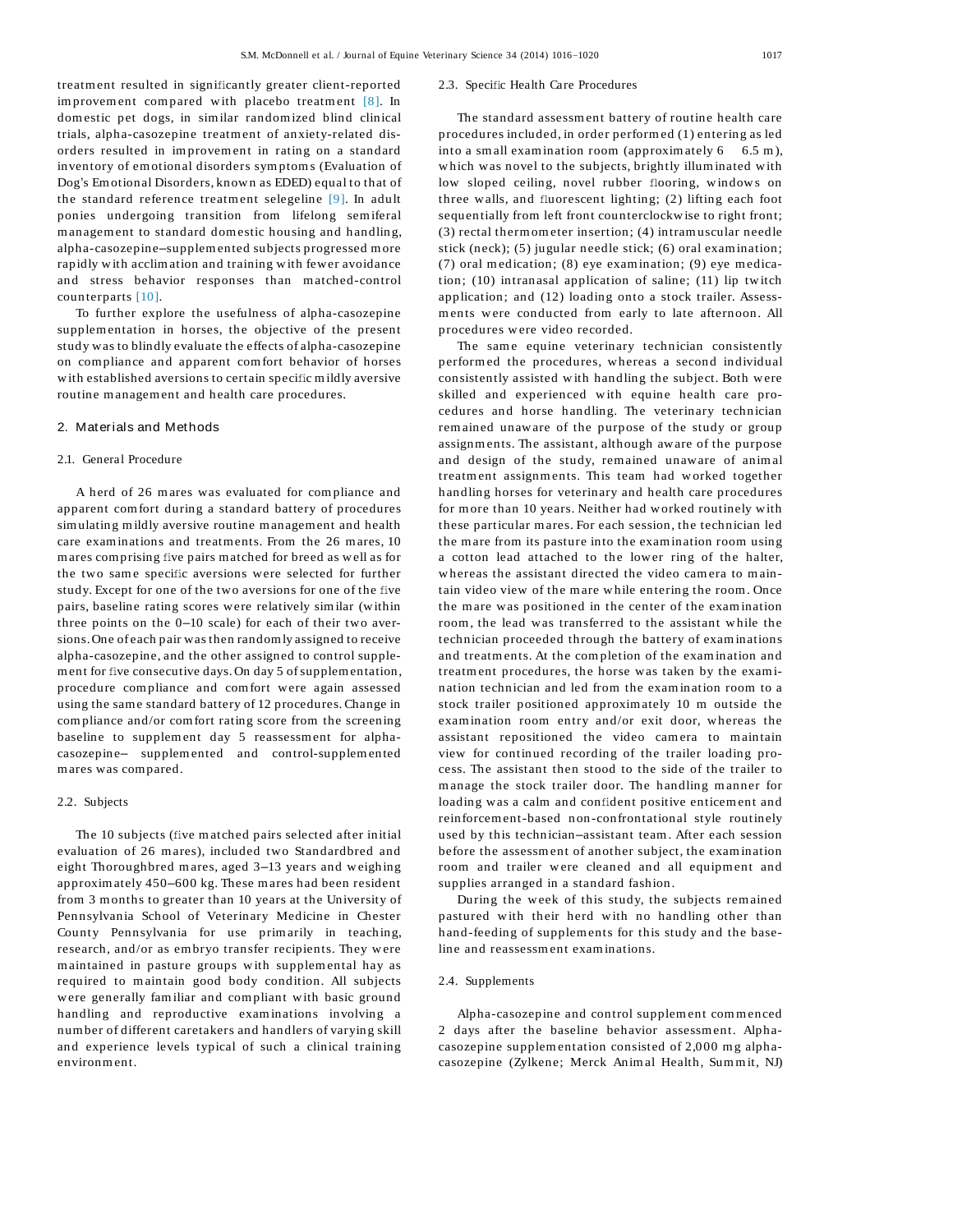once daily betw een 8 AM and 9 AM. The dose w as selected based on recommended daily doses for the equine product of  $1,000-2,000$  mg, for horses weighing up to 500 kg body weight, and  $2,000-4,000$  mg, for horses weighing greater than 500 kg. Control supplementation consisted of an equal volum e of oat pow der ground to m atch the visual appearance of the alpha-casozepine powder. Supplements were sprinkled over 50 mLof Equine Senior pellets and fed from a hand-held 2-L rubber feed pan. Subjects typically licked the pans clean of powder particles. If necessary, additional feed pellets were scattered sparsely over any remaining pow der until all pow der was ingested. All anim al in teractions and data acquisition w ere done blindly to alphacasozepine supplement or control group assignments.

#### 2.5. Measures of Compliance and Comfort

## 2.5.1. Quantitative Scoring

Video recordings were viewed to derive for each of the 12 procedures: (1) the time (in seconds) required to complete (or abandon) the procedure; (2) the number and severity (mild, moderate, and severe) of each of any avoidance responses (head high or other evasive movem ent, kick, strike, side step, pull away from or push into handler, rear, and bolt) during the procedure; and (3) as an indication of comfort versus anxiety, fear, and/or stress respon se, the frequency of defecation with notation of fecal consistency (normally formed, loose, or watery) during the examination and/or treatment procedures phase and again during the trailer loading phase as well as the number of tail and ear movements, pawing, or snorting suggesting anxiety or agitation during each procedure. The behavior analysis technician rem ained un aware of the purpose of the study or group assignments. Based on these data, for each mare, a compliance and/or comfort score on a rating scale from 0 to 10 was assigned for each of the 12 procedures, using the scoring guidelines sum m arized in Table 1.

#### 2.5.2. Handler Impressions

In addition to these video-derived quantitative measures, immediately after each mare assessment, the handler and technician each independently recorded on a standard form their subjective impressions of the subject's compliance and comfort with each of the 12 procedures. Following the reassessment, each specifically noted their subjective judgment of any change from baseline.

#### 2.6. Data Analysis

For each subject, for each aversion, change in compliance and/or comfort score from the baseline to the reassessment session was calculated. The nonparametric procedures, Fisher Exact test, and Wilcoxon signed ranks test were used to compare change in scores of alphacasozepine–supplem ented group aversions to those of their matched counterparts. Data analyses were completed without knowledge of alpha-casozepine and control group identities.

#### 3. Result s

## 3.1. Quantitative Scoring

Table 2 lists the six specific types of procedure aversions represented among the five m atched pairs, along with the compliance and/or comfort scores for baseline assessment and supplement day 5 reassessment. Of the 10 paired aversions represented am ong the five alpha-casozepine subjects, from baseline to day 5 reassessment, seven of the 10 compliance and/or comfort scores improved, two remained the same, and one worsened. For the 10 aversions represented am ong the five control subjects, one im proved, five remained the same, and four worsened. The difference in the proportion that improved is significant  $(P < .01$ ; Fisher Exact). For the 10 aversions among the five alpha-casozepine subjects, the average com pliance and/or com fort score increased 1.5 (standard error [SE]  $\frac{1}{4}$  0.87) points, w hereas for control subjects, the average score decreased 0.92 (SE $4$  0.61) points (P < .05; Wilcoxon signed ranks). The difference is significant ( $P < .05$ ; Wilcoxon signed ranks test).

#### 3.2. Handler Impressions

The technician's and assistant's subjective notations regarding compliance and comfort in each session and comments on change from baseline to supplement day 5 reassessm ent w ere generally in agreem ent with each other and with the quantitative scoring results. For four of the

Table 1

Operational definitions of com pliance an d/or com fort rating scores

| Score    | Progress With the Procedure                                                                              | Total Frequency of Avoidance<br>and Anxiety, Fear, and/or Stress<br>Responses |
|----------|----------------------------------------------------------------------------------------------------------|-------------------------------------------------------------------------------|
| $\theta$ | None, with $>60$ s delay in spite of adjusted restraint and positive distractor(s) (scratching, food)    | $>$ 25, some dangerous                                                        |
|          |                                                                                                          | $\langle 25, \text{some dangerous} \rangle$                                   |
|          | Minimal, with $>60$ s delay in spite of adjusted restraint and positive distractor(s) (scratching, food) | >20                                                                           |
| 3        |                                                                                                          | >20                                                                           |
|          | Completed with $>$ 20 s delay, prompting either adjustment of restraint or use of positive distractor(s) | >20                                                                           |
|          | (scratching, food)                                                                                       | $\leq$ 20                                                                     |
| 6        |                                                                                                          | >15                                                                           |
|          | Completed with 10–20 s delay due to horse's behavior                                                     | $11 - 20$                                                                     |
| 8        |                                                                                                          | < 10                                                                          |
| 9        | Completed without delay due to horse's behavior                                                          | $0 - 5$                                                                       |
| 10       |                                                                                                          | None                                                                          |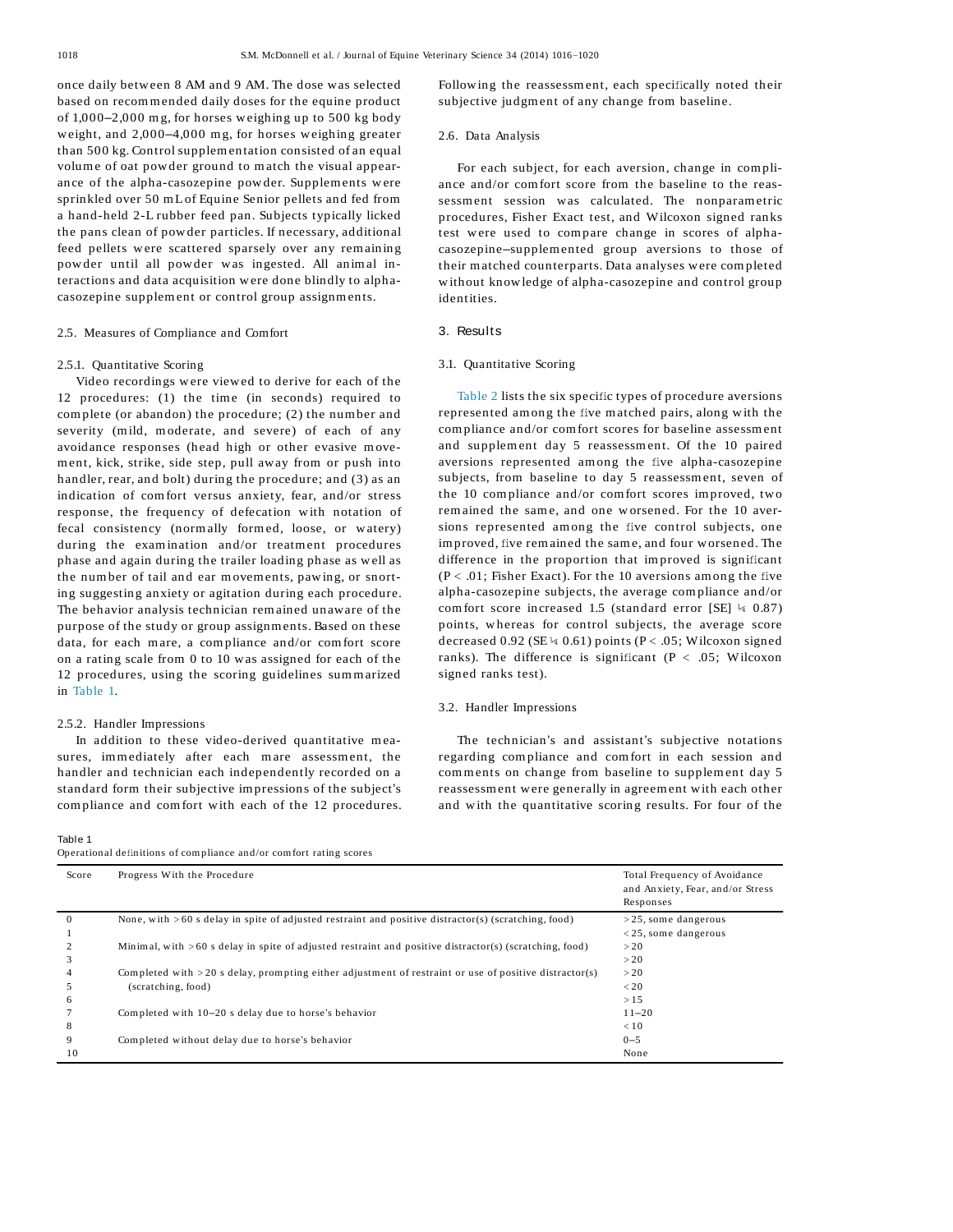#### Table 2

Baseline and supplement day 5 reassessment compliance and/or comfort rating scores for each of 10 pairs of aversions represented in five pairs of mares matched for two aversions per mare, same two aversions within pairs

| Specific Procedure Aversion Type | Compliance and/or Comfort Scores |                  |                 |                 |                  |           |  |
|----------------------------------|----------------------------------|------------------|-----------------|-----------------|------------------|-----------|--|
|                                  | Alpha-Casozepine                 |                  |                 | Matched Control |                  |           |  |
|                                  | Baseline (Mare)                  | Supplement Day 5 | Change          | Baseline (Mare) | Supplement Day 5 | Change    |  |
| Enter examination room           | 7(a)                             | 8                | b <sub>1</sub>  | 6(b)            |                  |           |  |
|                                  | 8 <sub>(c)</sub>                 | 9.5              | b1.5            | 8(d)            | 8.75             | b 0.75    |  |
| Jugular stick                    | 5(a)                             |                  | 0               | 7(b)            | 6                |           |  |
|                                  | 2(e)                             | 8                | b6              | 7(f)            |                  |           |  |
| Eye medication                   | 7(g)                             |                  | $\mathfrak{b}1$ | 6(h)            | <sub>6</sub>     |           |  |
| Intranasal treatment             | 6(e)                             | 10               | b4              | 6(f)            |                  |           |  |
| Lip twitch application           | 7(i)                             | 9                | b2              | 7(i)            |                  |           |  |
| Trailer loading                  | 5(c)                             |                  | 0               | 2(d)            | 0                |           |  |
|                                  | 6(g)                             |                  | 4               | 8.5(h)          | 8.5              |           |  |
|                                  | 5(i)                             |                  | b4              | 5(j)            |                  |           |  |
| Mean (SE)                        | 5.8                              | 7.3              | b1.5(0.87)      | 5.8             | 5.3              | 0.9(0.61) |  |

SE, standard error.

seven specific aversions that improved by one to two points, notations indicated uncertainty of the m agnitude of change, for example "Most likely improved a bit."

## 4. Di scussion

These results indicate a modest benefit of alphacasozepine supplementation to horses for compliance and apparent com fort with m ildly aversive routine health care procedures. This is consistent with previous research in various m odels of fear or stress in other species and in ponies.

Within the horse industry, difficulties with these com m on m anagem ent and health care handling procedures represent considerable concern not only for reduced efficien cy in handlin g and carin g for horses but also for hum an an d anim al safety and w elfare. Am ong the herd of 26 m ares initially assessed to identify matched pairs of aversions for this study, only five scored 9 or 10 on all 12 procedures. The remaining 21 exhibited moderate-to-severe aversion with one to seven of the 12 procedures. Although data-based estimates of the prevalence of specific procedure aversions in domestic horses have not been published, it is our clinical impression that these mares are likely typical of the domestic horse population at large. Although there are horses that have difficulties with handling in general, it is not uncommon for horses, such as these, to be otherwise well trained and compliant with most of the common m anagem ent handling and health care procedures, but have difficulties with one or more specific procedures. Our clinical im pression is specific aversions to relatively mildly aversive health care and management procedures typically represent learned avoidance responses as a result of specific negative experience associated with the procedure, often inadvertently reinforced natural avoidance behavior.

When applying an aid to behavior modification, it is helpful if improvement in compliance and comfort behavior is sufficient to be apparent to handlers or at least meets the handlers' expectations for rate of improvement. In this study, the improvement with supplementation, although significantly different from that of control subjects based on quantitative evaluation, was relatively modest in some cases. The technician and assistant

performing the procedures were occasionally uncertain of the improvement, although these handlers were skilled at behavior m odification techniques for acclim ation and/or rehabilitation of horses to these procedures within a clinical and research context that requires recognizing and recording incremental changes in behavior. This is in contrast to our experience in the previous clinical trial involving administration of alpha-casozepine to ponies during acclimation to domestic conditions and handling w here alpha-casozepine–supplem ented subjects rather consistently and conspicuously outscored all matchedcontrol subjects [10]. At least two differences in the study design m ay have contributed to this apparent difference in consistently recognizable benefit. First, the dose rate of alpha-casozepine was higher in the pony study, 4.9–6.2 m g/kg daily com pared with 3.3–4.4 m g/kg in the present study. In addition, the duration of daily supplementation was longer and the interval from daily feedings of supplement to handling and assessment was shorter in the pony trial. Evaluations of effects of alpha-casozepine supplementation in humans, for example, have been done after 30 days  $[1-4]$ . Further, the behavior models of the two trials differed in ways that may contribute to differences in response to various interventions and aids to behavior modification. In the pony study, relatively naive subjects with a history of limited human handling, which had all been based on positive reinforcement and avoiding negative experience with humans, were acclimated to human handling and routine health care procedures. In the present study, the behavior model was established aversions in dom estic horse m ares. The m odel of acclim ation of naïve subjects differs from that of rehabilitating established specific procedure aversions that have been learned as a result of negative experience associated with those procedures or as a result of inadvertent reinforcement of natural avoidance behaviors during life-long human handling and training for various uses. Certainly, further study of various dosing rates and schedules is necessary to establish maximum effectiveness for the various models of stress inherent to equine health care, management, or training to which it might be applied.

Although alpha-casozepine effects have been found in several mammalian species, both by intraperitoneal and